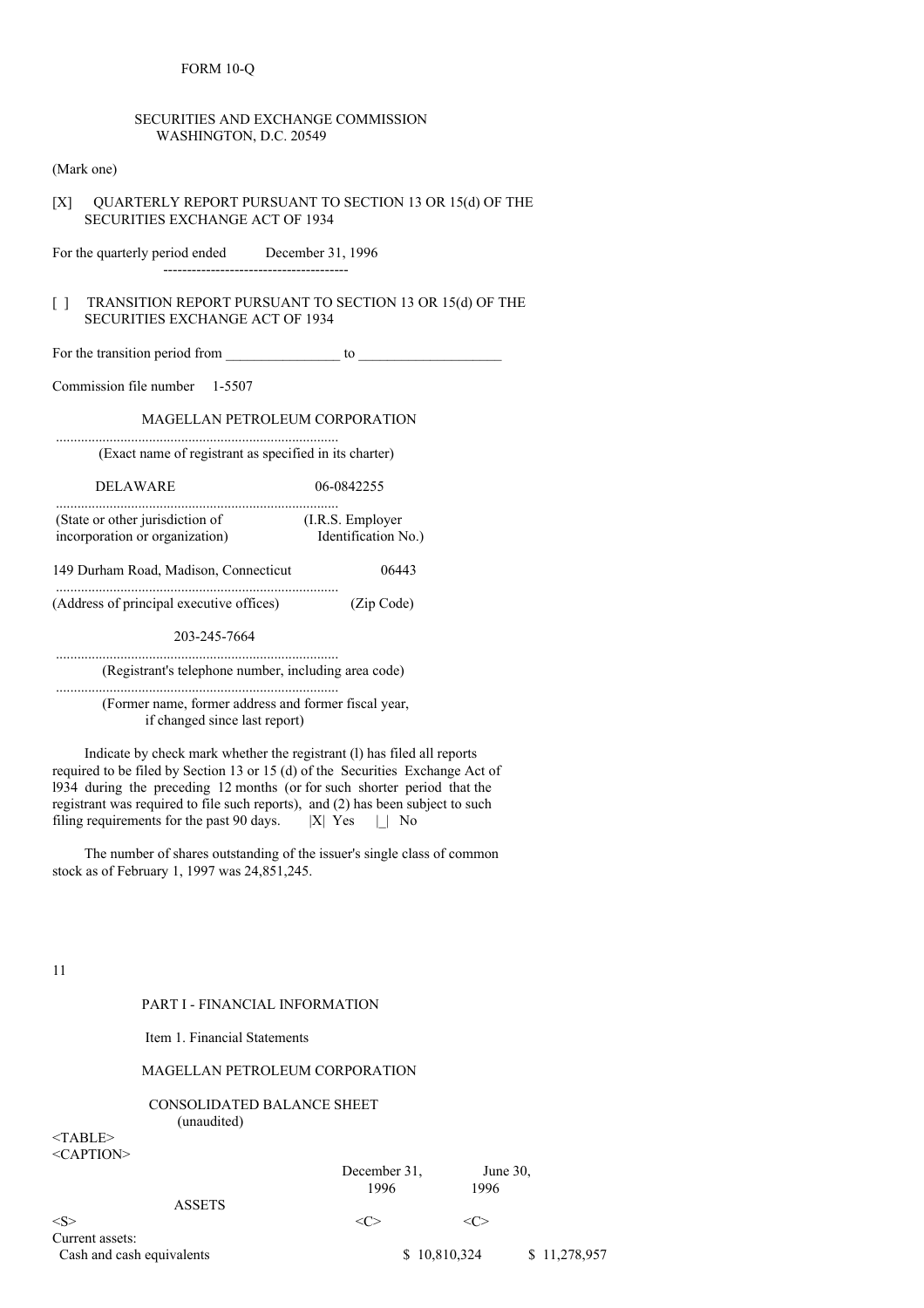| U. S. Government securities                                                                                                                     |                                                                                                                       |              | 946,946                     |         |
|-------------------------------------------------------------------------------------------------------------------------------------------------|-----------------------------------------------------------------------------------------------------------------------|--------------|-----------------------------|---------|
| Accounts receivable                                                                                                                             |                                                                                                                       |              | 3,406,474 2,496,085         |         |
| Reimbursable development costs                                                                                                                  |                                                                                                                       |              |                             |         |
| Inventories                                                                                                                                     |                                                                                                                       |              |                             |         |
| Total current assets                                                                                                                            | $15,819,437 \atop \rule{20mm}{0.4cm} 14,384,079$                                                                      |              |                             |         |
| Property and equipment:                                                                                                                         |                                                                                                                       |              |                             |         |
| Oil and gas properties (full cost method)                                                                                                       |                                                                                                                       |              |                             |         |
| Land, buildings and equipment                                                                                                                   |                                                                                                                       |              |                             |         |
| Field equipment                                                                                                                                 | $\begin{array}{ccc} 68,566,080 & 65,621,151 \\ 1,979,644 & 2,328,174 \\ 1,501,029 & 1,621,561 \end{array}$            |              |                             |         |
|                                                                                                                                                 | 72,046,753 69,570,886                                                                                                 |              |                             |         |
|                                                                                                                                                 |                                                                                                                       |              |                             |         |
| Less accumulated depletion, depreciation and amortization $(27,701,207)$ $(26,053,222)$<br>Net property and equipment $44,345,546$ $43,517,664$ |                                                                                                                       |              |                             |         |
| Other assets                                                                                                                                    |                                                                                                                       |              |                             |         |
|                                                                                                                                                 | $$60,689,495$ $$58,421,502$                                                                                           |              |                             |         |
| LIABILITIES, MINORITY INTERESTS AND STOCKHOLDERS' EQUITY                                                                                        |                                                                                                                       |              |                             |         |
|                                                                                                                                                 |                                                                                                                       |              |                             |         |
| Current liabilities:                                                                                                                            |                                                                                                                       |              |                             |         |
| Accounts payable<br>Accrued liabilities                                                                                                         | $\begin{array}{cc} $ & 2,382,052 \ 966,658 \ \end{array}$ $\begin{array}{cc} $ & 1,504,167 \ 1,041,372 \ \end{array}$ |              |                             |         |
|                                                                                                                                                 |                                                                                                                       |              |                             |         |
| Income tax payable                                                                                                                              | $-1,980,817$                                                                                                          |              |                             |         |
| Total current liabilities                                                                                                                       | 3,348,710 4,526,356                                                                                                   |              |                             |         |
|                                                                                                                                                 |                                                                                                                       |              |                             |         |
| Long term liabilities:                                                                                                                          |                                                                                                                       |              |                             |         |
| Deferred income taxes                                                                                                                           | $\begin{array}{cc} 10{,}858{,}704 & 9{,}054{,}117 \\ 3{,}938{,}593 & 3{,}902{,}909 \end{array}$                       |              |                             |         |
| Reserve for future restoration costs                                                                                                            |                                                                                                                       |              |                             |         |
|                                                                                                                                                 |                                                                                                                       |              |                             |         |
| Minority interests:                                                                                                                             | 19,127,548 18,966,281                                                                                                 |              |                             |         |
|                                                                                                                                                 |                                                                                                                       |              |                             |         |
| Stockholders' equity:<br>Common stock, par value \$.01 per share:<br>Authorized 50,000,000 shares                                               |                                                                                                                       |              |                             |         |
| Outstanding 24,851,245 and 24,691,245 shares                                                                                                    |                                                                                                                       |              | 248,512                     | 246,912 |
| Capital in excess of par value                                                                                                                  | -----------                                                                                                           | ------------ | 43,410,176 43,244,901       |         |
|                                                                                                                                                 | 43,658,688 43,491,813                                                                                                 |              |                             |         |
| Deficit                                                                                                                                         | $(17,752,736)$ $(18,735,378)$                                                                                         |              |                             |         |
| Foreign currency translation adjustments                                                                                                        |                                                                                                                       |              | $(2,490,012)$ $(2,784,596)$ |         |
| Total stockholders' equity                                                                                                                      |                                                                                                                       |              | 23,415,940 21,971,839       |         |
|                                                                                                                                                 | ------------<br>\$60,689,495 \$58,421,502                                                                             |              |                             |         |
| $<$ TABLE>                                                                                                                                      | -----------                                                                                                           |              | ===========                 |         |
|                                                                                                                                                 |                                                                                                                       |              |                             |         |

# PART I - FINANCIAL INFORMATION

Item 1. Financial Statements

# MAGELLAN PETROLEUM CORPORATION

#### CONSOLIDATED STATEMENT OF OPERATIONS (unaudited)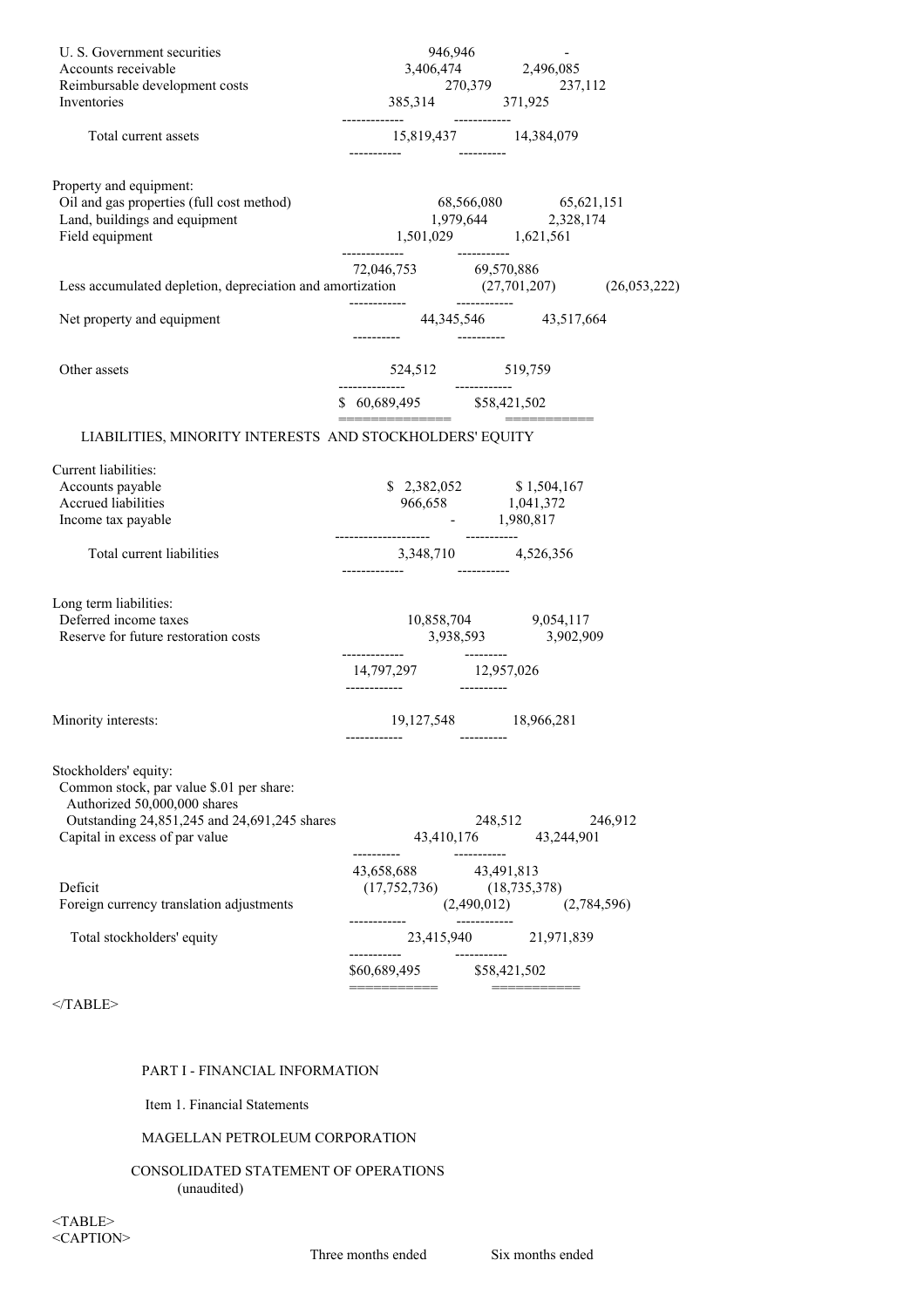|                                                                                                                                                                                                          |                                                                                                                                            | December 31, December 31,                                           |                     |                                                                                                                                                        |  |
|----------------------------------------------------------------------------------------------------------------------------------------------------------------------------------------------------------|--------------------------------------------------------------------------------------------------------------------------------------------|---------------------------------------------------------------------|---------------------|--------------------------------------------------------------------------------------------------------------------------------------------------------|--|
|                                                                                                                                                                                                          | 1996 1995 1996 1995                                                                                                                        |                                                                     |                     |                                                                                                                                                        |  |
|                                                                                                                                                                                                          | $\begin{array}{ccc} \texttt{---} & \texttt{---} & \texttt{---} \end{array}$<br>$\langle C \rangle$ $\langle C \rangle$ $\langle C \rangle$ | $\frac{1}{2}$ and $\frac{1}{2}$ and $\frac{1}{2}$ and $\frac{1}{2}$ | $\langle C \rangle$ |                                                                                                                                                        |  |
| Revenues:                                                                                                                                                                                                |                                                                                                                                            |                                                                     |                     |                                                                                                                                                        |  |
| Oil sales<br>Gas sales                                                                                                                                                                                   |                                                                                                                                            |                                                                     |                     | $\begin{array}{cccccc} \$1,878,147 & & \$1,538,373 & \$& 3,636,475 & \$& 2,848,610 \\ 2,940,415 & & 2,528,475 & & 5,711,358 & & 4,673,363 \end{array}$ |  |
|                                                                                                                                                                                                          |                                                                                                                                            |                                                                     |                     |                                                                                                                                                        |  |
| Other production related revenues<br>112,836<br>226,643<br>152,955<br>429,334<br>769,555<br>740,088<br>152,955<br>321,852                                                                                |                                                                                                                                            |                                                                     |                     |                                                                                                                                                        |  |
|                                                                                                                                                                                                          | 5,458,041 4,649,137 10,567,967 8,583,913                                                                                                   |                                                                     |                     |                                                                                                                                                        |  |
| Costs and expenses:                                                                                                                                                                                      |                                                                                                                                            |                                                                     |                     |                                                                                                                                                        |  |
| Production costs                                                                                                                                                                                         |                                                                                                                                            |                                                                     |                     | 1,110,618 1,003,683 2,395,436 2,062,460                                                                                                                |  |
| Salaries and employee benefits<br>Depletion, depreciation and                                                                                                                                            |                                                                                                                                            |                                                                     |                     | 505,041 464,750 938,417 917,532                                                                                                                        |  |
| amortization                                                                                                                                                                                             |                                                                                                                                            |                                                                     |                     | 948,214 799,056 1,814,099 1,495,895                                                                                                                    |  |
| Auditing, accounting and                                                                                                                                                                                 |                                                                                                                                            |                                                                     |                     |                                                                                                                                                        |  |
| legal services                                                                                                                                                                                           |                                                                                                                                            |                                                                     |                     | 57,374 224,888 251,423 437,975                                                                                                                         |  |
| Shareholder communications                                                                                                                                                                               |                                                                                                                                            |                                                                     |                     |                                                                                                                                                        |  |
| Other<br>Interest                                                                                                                                                                                        |                                                                                                                                            |                                                                     |                     | $115,149$ $101,862$ $134,185$ $129,712$<br>155,751 325,201 369,667 618,488<br>22,953 9,524 30,835 15,298                                               |  |
|                                                                                                                                                                                                          |                                                                                                                                            |                                                                     |                     |                                                                                                                                                        |  |
|                                                                                                                                                                                                          | $2{,}915{,}100 \qquad 2{,}928{,}964 \qquad 5{,}934{,}062 \qquad 5{,}677{,}360$                                                             |                                                                     |                     |                                                                                                                                                        |  |
| Income before income taxes and minority interests 2,542,941 1,720,173 4,633,905 2,906,553<br>Income tax provision                                                                                        |                                                                                                                                            |                                                                     |                     |                                                                                                                                                        |  |
| Income before minority interests<br>Minority interests<br>$894,134$<br>$591,067$<br>$1,456,301$<br>$1,454,708$<br>$1,454,708$<br>$1,454,708$<br>$1,454,708$<br>$1,454,708$<br>$1,454,708$<br>$1,454,708$ |                                                                                                                                            |                                                                     |                     |                                                                                                                                                        |  |
| Net income                                                                                                                                                                                               |                                                                                                                                            |                                                                     |                     | \$422,304 \$125,394 \$982,642 \$397,903                                                                                                                |  |
| Average number of shares outstanding 24,747,370 24,563,745 24,723,316 24,556,602                                                                                                                         |                                                                                                                                            |                                                                     |                     |                                                                                                                                                        |  |
| Net income per share                                                                                                                                                                                     |                                                                                                                                            | $$.02$ $$.01$ $$.04$ $$.02$                                         |                     |                                                                                                                                                        |  |

 $<$  /TABLE>  $\,$ 

# CONSOLIDATED STATEMENT OF CHANGES IN STOCKHOLDERS' EQUITY (unaudited)

#### <TABLE>  $CAP$ TION<sup>®</sup>

| $\le$ CAPTION $\ge$ |  |  |
|---------------------|--|--|
|                     |  |  |

|                                  |              |                                                                                                                                        | Capital in          |                          | Accumulated      |               |              |
|----------------------------------|--------------|----------------------------------------------------------------------------------------------------------------------------------------|---------------------|--------------------------|------------------|---------------|--------------|
|                                  | Number       | Common                                                                                                                                 | excess of           |                          | translation      |               |              |
|                                  | of shares    | stock                                                                                                                                  | par value           | Deficit                  | adjustments      | Total         |              |
| $<\!S>$                          | <<>          | <c< th=""><th><math>\langle C \rangle</math></th><th><math>\langle C \rangle</math></th><th><c></c></th><th><c></c></th><th></th></c<> | $\langle C \rangle$ | $\langle C \rangle$      | <c></c>          | <c></c>       |              |
| June 30, 1996                    | 24,691,245   |                                                                                                                                        | \$246,912           | \$43,244,901             | \$(18, 735, 378) | \$(2,784,596) | \$21,971,839 |
| Net income                       |              |                                                                                                                                        |                     | 982,642                  |                  | 982.642       |              |
| Currency translation adjustments |              |                                                                                                                                        |                     | $\overline{\phantom{0}}$ | 294.584<br>-     | 294,584       |              |
| Exercise of stock options        |              | 160,000                                                                                                                                | 1.600               | 165,275                  |                  | 166,875       |              |
|                                  |              |                                                                                                                                        |                     |                          |                  |               |              |
| December 31, 1996                | ____________ | 24,851,245                                                                                                                             | \$248,512           | \$43,410,176             | \$(17,752,736)   | \$(2,490,012) | \$23,415,940 |

 $<$ /TABLE>

## PART I - FINANCIAL INFORMATION

Item 1. Financial Statements

# MAGELLAN PETROLEUM CORPORATION

# CONSOLIDATED STATEMENT OF CASH FLOWS (unaudited)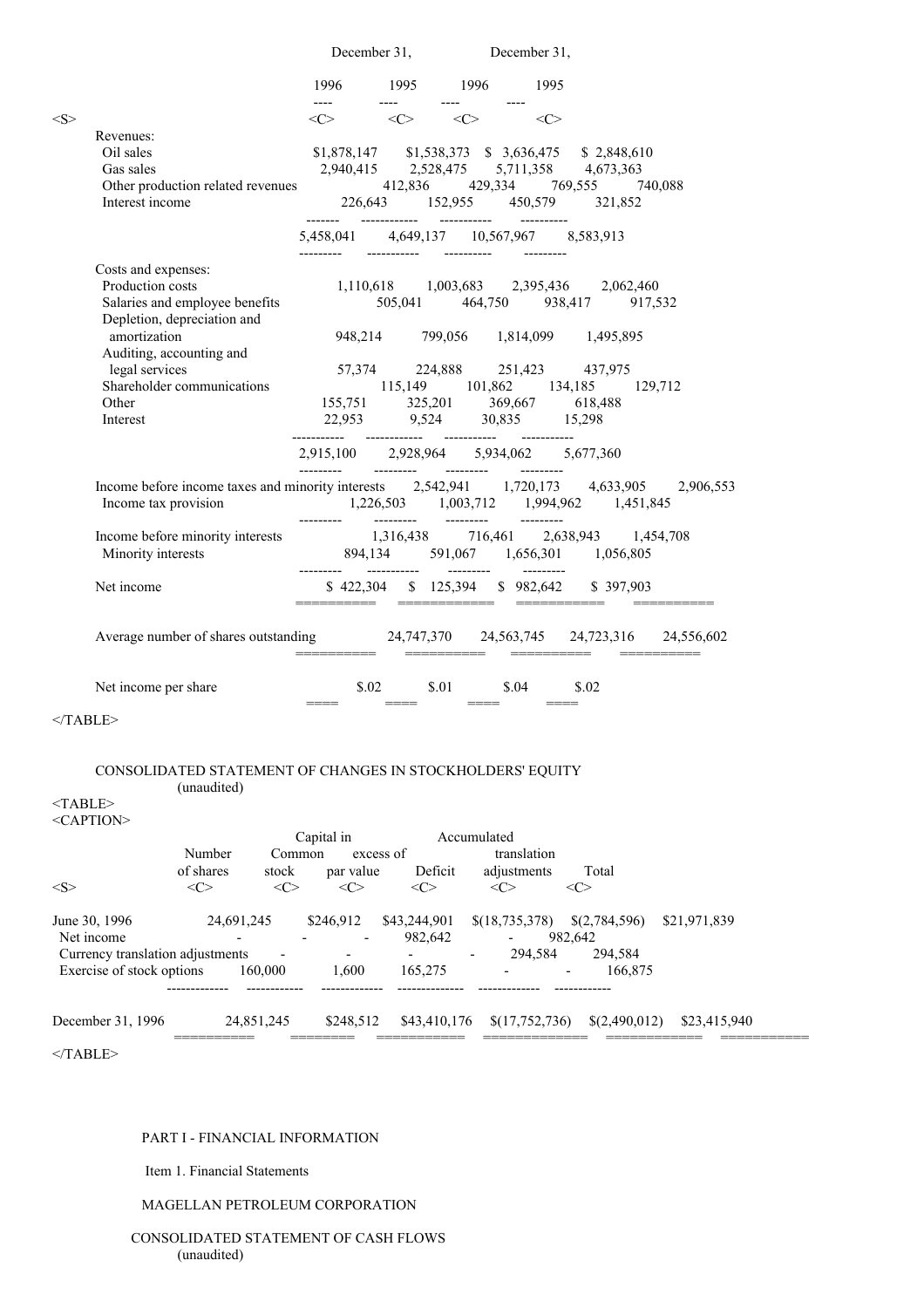|                                                                                                    |              | Six months ended                                   |                                              |
|----------------------------------------------------------------------------------------------------|--------------|----------------------------------------------------|----------------------------------------------|
|                                                                                                    |              | December 31,                                       |                                              |
|                                                                                                    | 1996         | 1995                                               |                                              |
| <s></s>                                                                                            | <<>          | $\langle C \rangle$                                |                                              |
| <b>Operating Activities:</b>                                                                       |              |                                                    |                                              |
| Net income<br>Adjustments to reconcile net income<br>to net cash provided by operating activities: | \$           | 982,642 \$ 397,903                                 |                                              |
| Depletion, depreciation and amortization<br>Deferred income taxes<br>Minority interests            |              | $1,804,587$ $1,028,818$<br>$1,656,301$ $1,650,070$ | 1,814,099 1,495,895                          |
| Increase (decrease) in operating assets and liabilities:                                           |              |                                                    |                                              |
| Accounts receivable<br>Reimbursable development costs                                              |              |                                                    | $(872,979)$ $(122,798)$ $(13,816)$           |
| Other assets                                                                                       |              | 2,404 (10,564)                                     |                                              |
| Inventories<br>Income tax payable                                                                  |              | $(8,199)$ $(50,701)$<br>1,998,927                  |                                              |
| Accounts payable and accrued liabilities                                                           |              | 842,555<br>-------------                           | 402,772                                      |
| Net cash provided by operating activities                                                          |              |                                                    | 4,192,694 4,777,579                          |
| <b>Investing Activities:</b>                                                                       |              |                                                    |                                              |
| Purchase of U.S. Government securities                                                             |              | (946, 946)                                         | $(946,946)$ -<br>$(2,246,740)$ $(3,283,148)$ |
| Net additions to property and equipment                                                            | ------------ |                                                    |                                              |
| Net cash used in investing activities                                                              |              |                                                    | $(3,193,686)$ $(3,283,148)$                  |
| <b>Financing Activities:</b>                                                                       |              |                                                    |                                              |
| Dividends to MPAL minority shareholders                                                            |              |                                                    | (1,619,104)<br>(1,778,622)                   |
| Exercise of MPC stock options                                                                      |              |                                                    | $(166,875)$ 18,750                           |
| Net cash used in financing activities                                                              |              |                                                    | $(1,611,747)$ $(1,600,354)$                  |
| Effect of exchange rate changes on cash<br>and cash equivalents                                    |              | 144,106 108,200                                    |                                              |
| Net increase in cash and cash equivalents<br>Cash and cash equivalents at                          |              | (468, 633)                                         | 2,277                                        |
| beginning of year                                                                                  |              | 11,278,957                                         | 8,982,582                                    |
| Cash and cash equivalents at<br>end of period                                                      |              | \$10,810,324                                       | \$8,984,859                                  |
|                                                                                                    |              | ===========                                        |                                              |

 $<$ /TABLE>

# PART I - FINANCIAL INFORMATION

## MAGELLAN PETROLEUM CORPORATION

#### December 31, 1996

## Item 1. Financial Statements - Notes

The information for the three and six month periods ended December 31, 1996 and 1995, is unaudited but includes all adjustments which the Company considers necessary for a fair presentation of the results of operations for those periods. All adjustments are of a normal recurring nature. The consolidated financial statements include the Company's 50.7% owned subsidiary, Magellan Petroleum Australia Limited ("MPAL").

Item 2. Management's Discussion and Analysis of Financial Condition and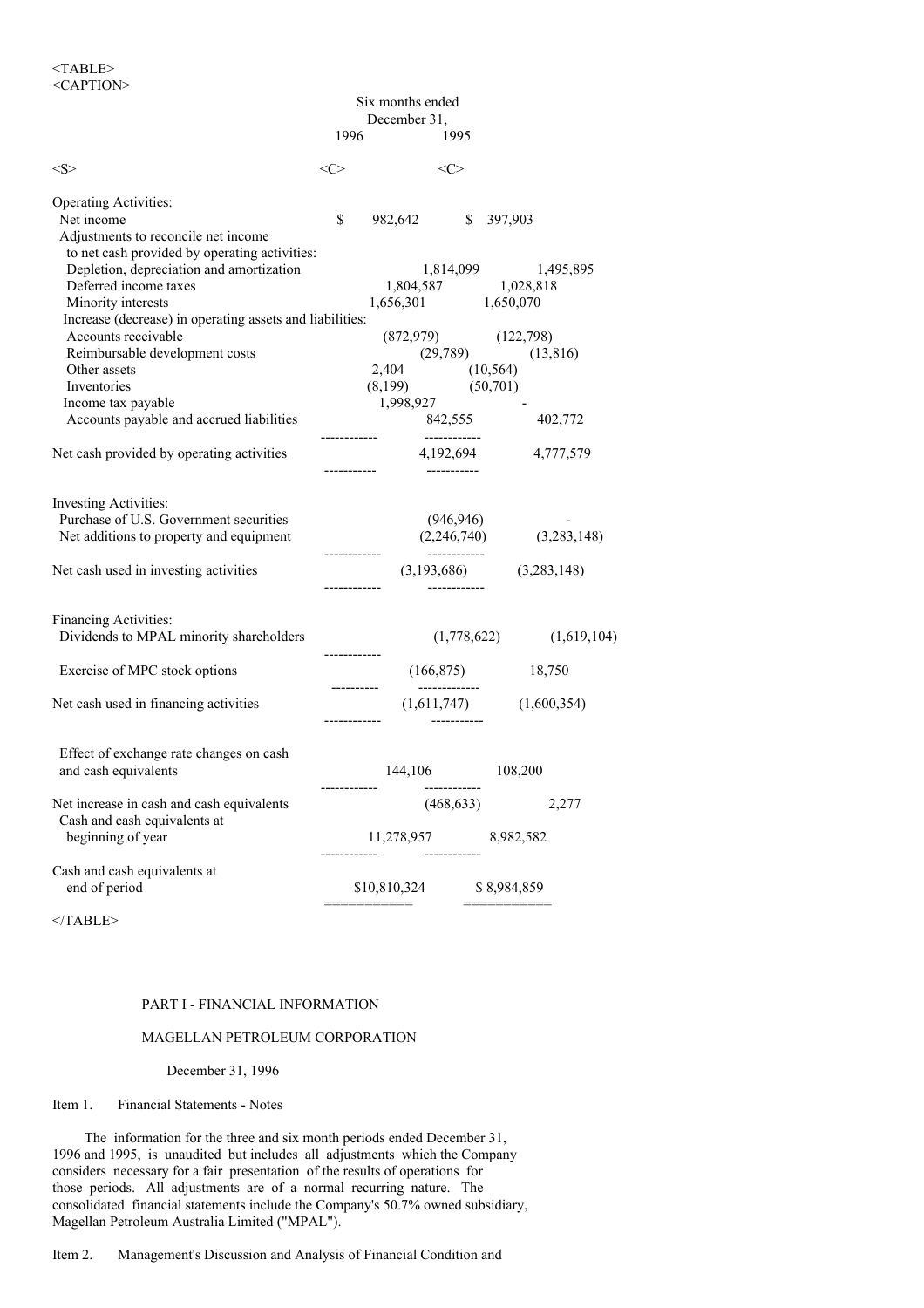#### Results of Operations

Liquidity and Capital Resources

## Consolidated

At December 31, 1996, the Company on a consolidated basis had approximately \$10,810,000 of cash and cash equivalents. A summary of the major changes in cash items during the period is as follows:

| Cash and cash equivalents at beginning of period | \$11,279,000 |
|--------------------------------------------------|--------------|
| Cash provided by operations                      | 4,193,000    |
| Net additions to property and equipment          | (2,247,000)  |
| Purchase of U.S. Government securities           | (947,000)    |
| Dividends paid to MPAL minority shareholders     | (1,779,000)  |
| Other<br>311,000                                 |              |
|                                                  |              |
| Cash and cash equivalents at end of period       | \$10,810,000 |
|                                                  |              |

#### As to the Company (unconsolidated)

At December 31, 1996, Magellan Petroleum Corporation ("MPC"), on an unconsolidated basis, had working capital of approximately \$3,271,000. MPC's normal annual operating budget is approximately \$700,000 and its current cash position and its future dividends from MPAL should be adequate to meet its current cash requirements. During fiscal 1997, MPC has budgeted approximately \$350,000 for oil and gas exploration. MPC also has available a \$1.5 million bank line of credit. MPC has in the past invested and may in the future invest substantial portions of its available funds to maintain its majority interest in MPAL.

During November 1996 , MPC received a dividend of \$1,826,000 less \$274,000 of Australian withholding taxes. The net proceeds of \$1,552,000 were added to MPC's working capital.

## PART I - FINANCIAL INFORMATION

#### MAGELLAN PETROLEUM CORPORATION

September 30, 1996

## Item 2. Management's Discussion and Analysis of Financial Condition and Results of Operations (Cont'd)

#### As to MPAL

At December 31, 1996, MPAL had working capital of approximately \$9,200,000. MPAL has budgeted approximately \$5.6 million for exploration in fiscal 1997 in comparison to the \$2.9 million incurred during fiscal 1996. MPAL expects to fund its exploration and development costs through its cash flow from Australian operations, and if necessary, any additional requirements from its A.\$10 million bank line of credit.

#### Results of Operations

Three month period ended December 31, 1996 vs. December 31, 1995.

The Company had consolidated net income of \$422,304 for the three month period ended December 31, 1996 compared to net income of \$125,394 for the comparable 1995 period. The components of consolidated net income for the comparable periods were as follows:

> Three month period ended December 31, 1996 1995 --------- ---------

| MPC unconsolidated pretax loss | \$(221,774) | \$(231,956) |
|--------------------------------|-------------|-------------|
| MPC income tax                 | (273,911)   | (249, 486)  |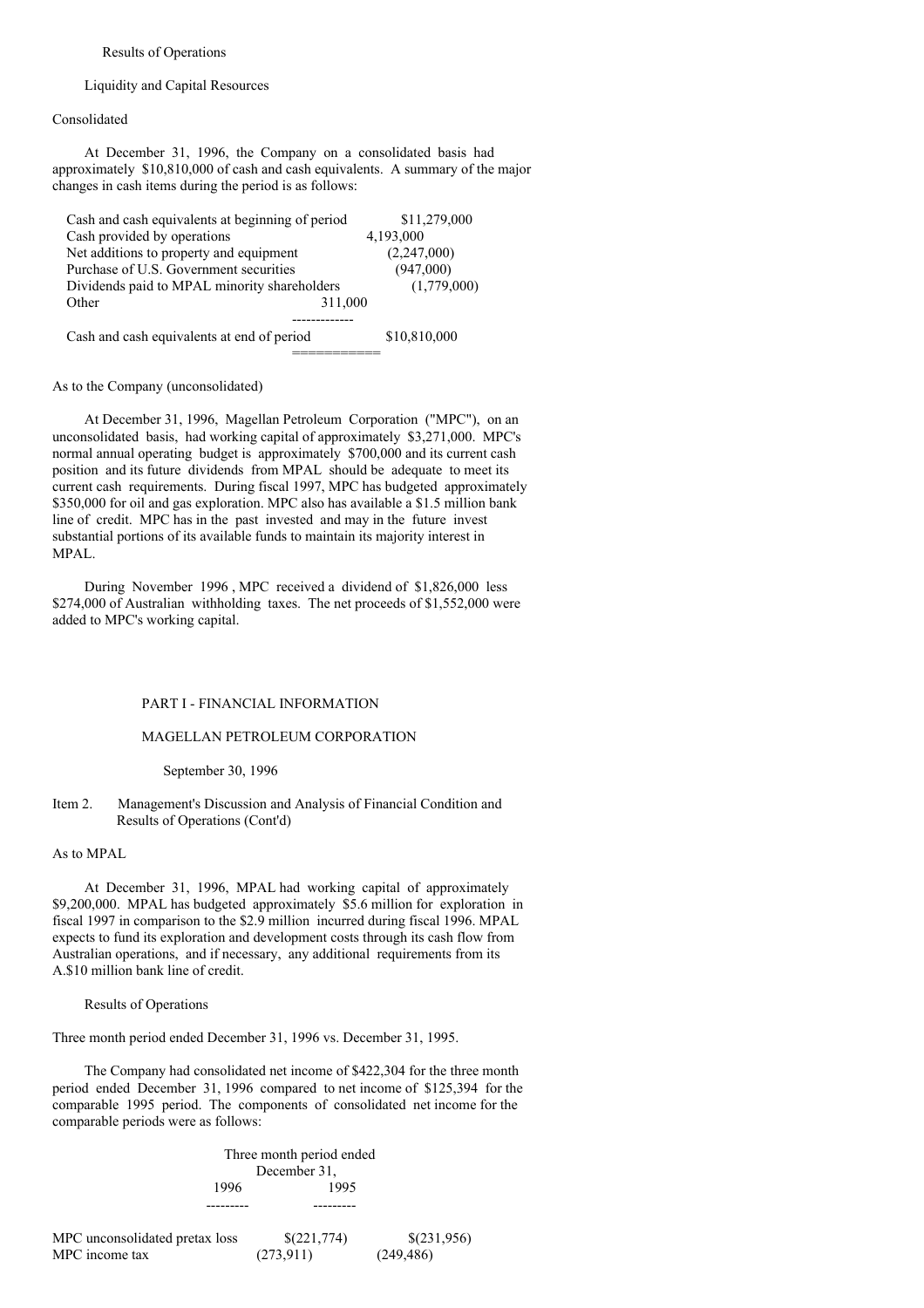| Share of MPAL pretax income<br>Share of MPAL income tax provision | 1,400,555<br>(482, 566) | 988,966<br>(382, 130) |  |
|-------------------------------------------------------------------|-------------------------|-----------------------|--|
| Consolidated net income                                           | \$422,304               | \$125,394             |  |
| Net income per share                                              | \$.02                   | \$.01                 |  |

## PART I FINANCIAL INFORMATION

## MAGELLAN PETROLEUM CORPORATION

#### December 31, 1996

#### Item 2. Management's Discussion and Analysis of Financial Condition and Results of Operations (Cont'd)

#### Revenues

Oil sales increased by 22% in the current quarter because of a 28% increase in oil prices, notwithstanding an 8% decrease in the number of units sold. The average value of the Australian dollar also increased 7% during the 1996 period. Oil unit sales in barrels ("bbls") and the average price per barrel sold during the periods indicated were as follows: <TABLE> <CAPTION>

|                                  | Three month period ended December 31, |                          |           |      |                          |           |
|----------------------------------|---------------------------------------|--------------------------|-----------|------|--------------------------|-----------|
|                                  | 1996 Sales                            |                          |           |      | 1995 Sales               |           |
| $<\!\!S\!\!>$                    | bbls                                  | Average price<br>per bbl |           | bbls | Average price<br>per bbl |           |
| Australia-Mereenie<br>$<$ TABLE> |                                       | 90,799                   | A.\$29.86 |      | 98,182                   | A.\$23.42 |

Gas sales increased 16% with a 6% increase in the volumes of gas sold and price increases as shown below. The average value of the Australian dollar also increased 7% during the 1996 period. Total gas volumes are expected to continue at least at current levels in the short term. The volumes in billion cubic feet ("bcf"), (before deducting royalties) and the average price of gas per thousand cubic feet ("mcf") sold during the periods indicated were as follows: <TABLE>

<CAPTION>

## Three month period ended December 31,

|                        | 1996 Sales<br>Average price<br>bcf<br>per mcf |               | 1995 Sales<br>bcf | Average price<br>per mcf |
|------------------------|-----------------------------------------------|---------------|-------------------|--------------------------|
| < S >                  | <<>                                           | $<\!\!C\!\!>$ | <( ∕              | <c></c>                  |
| Australia:             |                                               |               |                   |                          |
| Palm Valley            |                                               |               |                   |                          |
| Alice Springs contract | .284                                          | A.\$2.95      | .288              | A.\$2.89                 |
| Darwin contract        | .635                                          | A.\$2.02      | .616              | A.\$2.01                 |
| Mereenie:              |                                               |               |                   |                          |
| Darwin contact         | .523                                          | A.\$1.99      | .499              | A.\$1.94                 |
| Other                  | .300                                          | A.\$2.72      | .240              | A.\$2.65                 |
|                        |                                               |               |                   |                          |
| Total                  | 1.742                                         |               | 1.643             |                          |
|                        |                                               |               |                   |                          |

 $<$ /TABLE>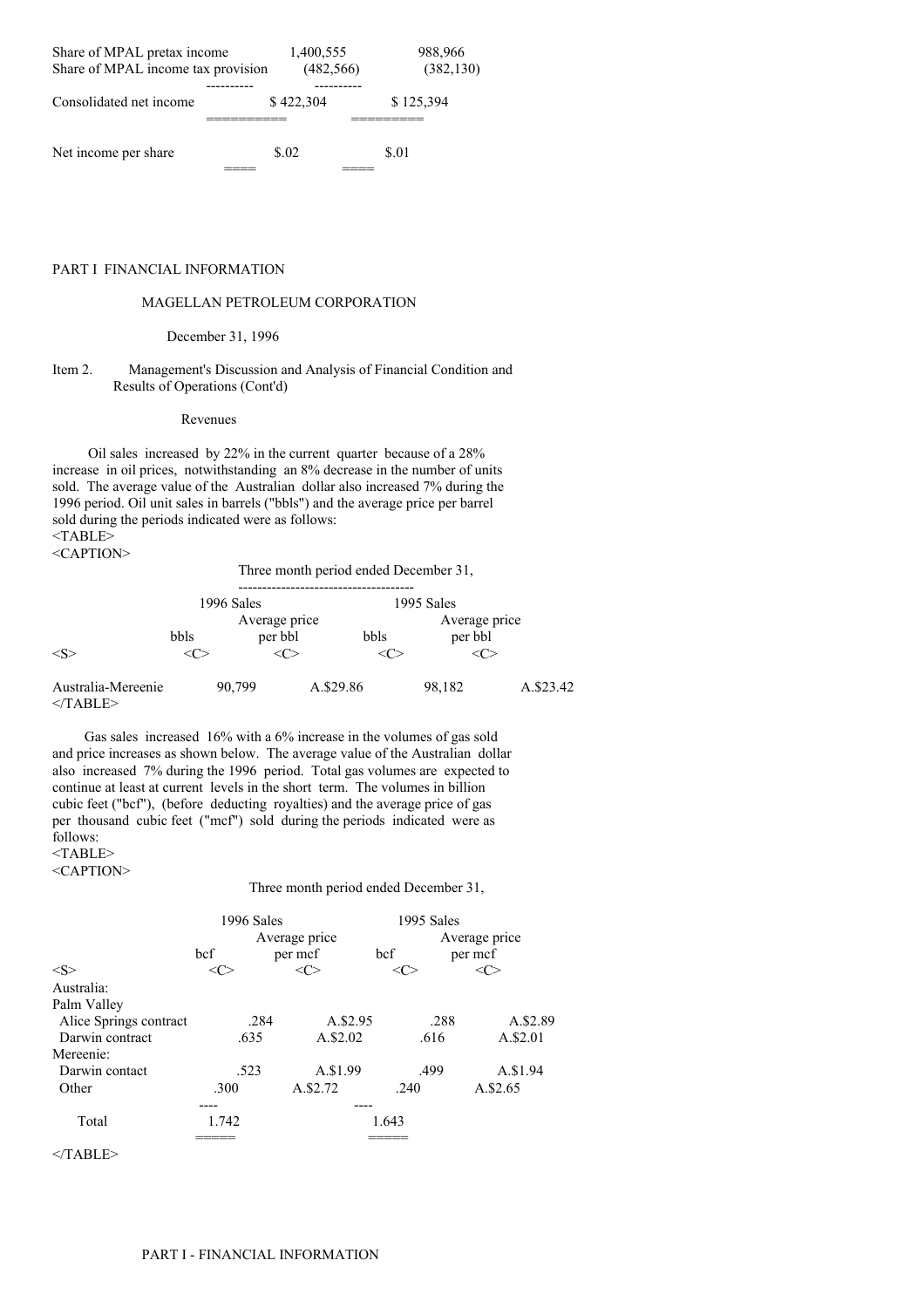#### December 31, 1996

#### Item 2. Management's Discussion and Analysis of Financial Condition and Results of Operations (Cont'd)

Interest income increased 48% in 1996. The increase from \$153,000 in 1995 to \$227,000 in 1996 results from the additional funds available for investment.

#### Costs and Expenses

Production costs increased 11% from \$1,004,000 in 1995 to \$1,111,000 in 1996. The increase relates to an increase in costs at Mereenie because of the current work program to increase production and the 7% increase in the value of the Australian dollar.

Salaries and employee benefits increased 9% from \$465,000 in 1995 to \$505,000 in 1996. The increase is primarily the effect of the 7% increase in the Australian exchange rate used to translate the results for the periods.

Depreciation, depletion and amortization increased 19% in 1996 to \$948,000 compared to \$799,000 in 1995. The increase reflects an increase in capitalized exploration costs and the 7% increase in the value of the Australian dollar.

Auditing, accounting and legal services decreased 74% from \$225,000 in 1995 to \$57,000 in 1996. The 1996 period includes a credit of \$67,000 for certain legal costs recovered by MPAL in settlement of a 1994 Sagasco tender offer dispute. In addition, the 1995 period included various non-recurring legal disputes and activities which have now been favorably settled.

Shareholder communications increased 13% from \$102,000 in 1995 to \$115,000 in 1996 because of increased printing and mailing costs.

Other costs decreased 52% from \$325,000 in 1995 to \$156,000 in 1996. The primary reason for the decrease is a reduction in the 1996 amounts paid to consultants, and a decrease in 1996 travel costs.

#### PART I - FINANCIAL INFORMATION

#### MAGELLAN PETROLEUM CORPORATION

#### December 31, 1996

#### Item 2. Management's Discussion and Analysis of Financial Condition and Results of Operations (Cont'd)

#### Income Taxes

A reconciliation of the income tax provisions (in thousands) for the periods is as follows:

## Three month period ended December 31,

|                                  | 1996 |         | 1995    |         |
|----------------------------------|------|---------|---------|---------|
|                                  |      |         |         |         |
| Pretax consolidated income       |      | \$2,543 |         | \$1,721 |
| Losses not recognized:           |      |         |         |         |
| MPC's U.S. operations            |      | 222     | 232     |         |
| MPAL's non Australian operations |      | 442     |         | 274     |
| Permanent differences            |      | (560)   | (129)   |         |
|                                  |      |         |         |         |
| Book taxable income              |      | \$2,647 | \$2.098 |         |
|                                  |      |         |         |         |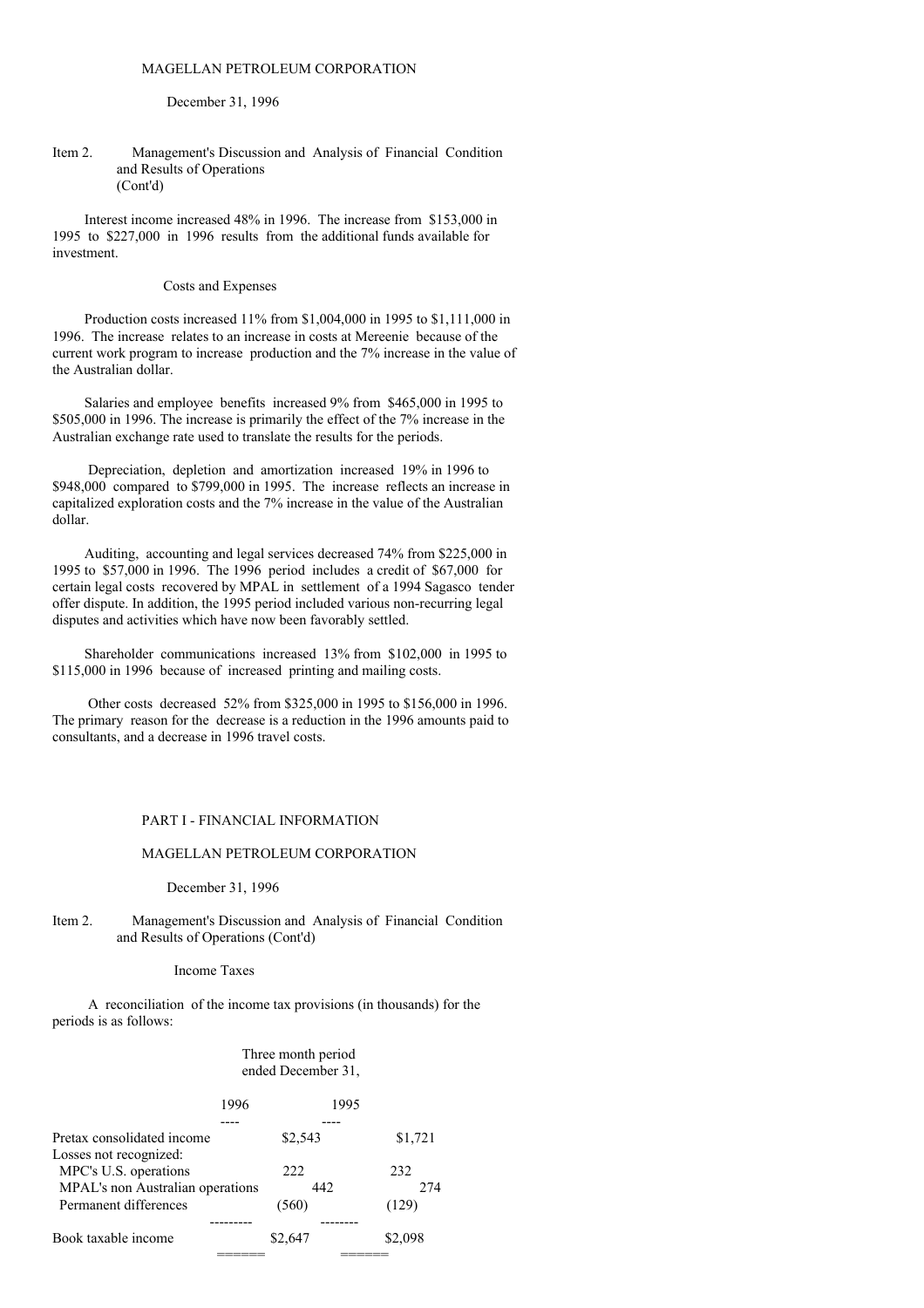| Australian tax rate               | 36%  |         | 36%     |
|-----------------------------------|------|---------|---------|
|                                   |      |         |         |
| Australian tax provision          |      | 953     | 755     |
| U.S. tax provision                | 2.74 |         | 249     |
|                                   |      |         |         |
| Consolidated income tax provision |      | \$1,227 | \$1,004 |
|                                   |      |         |         |

## Exchange Effect

The value of the Australian dollar relative to the U.S. dollar increased to \$.7947 at December 31, 1996 compared to a value of \$.7914 at September 30, 1996. This resulted in a \$154,000 credit to the foreign currency translation adjustments account for the three month period ended December 31, 1996. The average exchange rate used to translate MPAL's operations in Australia was \$.7971 for the quarter ended December 31, 1996, which is a 7% increase compared to the \$.7480 rate for the quarter ended December 31, 1995.

## PART I - FINANCIAL INFORMATION

# MAGELLAN PETROLEUM CORPORATION

#### December 31, 1996

## Item 2. Management's Discussion and Analysis of Financial Condition and Results of Operations (Cont'd)

Six month period ended December 31, 1996 vs. December 31, 1995.

The Company had consolidated net income of \$982,642 for the six month period ended December 31, 1996 compared to net income of \$397,902 for the comparable 1995 period. The components of consolidated net income for the comparable periods were as follows:

|                                                                                                                       | 1996 | Six month period ended<br>December 31.              | 1995 |                                                     |
|-----------------------------------------------------------------------------------------------------------------------|------|-----------------------------------------------------|------|-----------------------------------------------------|
| MPC unconsolidated pretax loss<br>MPC income tax<br>Share of MPAL pretax income<br>Share of MPAL income tax provision |      | \$(441,731)<br>(276, 117)<br>2,571,226<br>(870.736) |      | \$(437,610)<br>(249, 486)<br>1,694,092<br>(609,094) |
| Consolidated net income                                                                                               |      | \$982,642                                           |      | \$397,902                                           |
| Net income per share                                                                                                  |      | \$.04                                               |      | \$.02                                               |

#### Revenues

Oil sales increased by 28% in the current quarter increased because of a 22% increase in oil prices and a 2% increase in the number of units sold. The average value of the Australian dollar also increased 6% during the 1996 period. Oil unit sales in barrels ("bbls") and the average price per barrel sold during the periods indicated were as follows: <TABLE>

<CAPTION>

Six month period ended December 31,

|      | 1996 Sales    |      | 1995 Sales    |
|------|---------------|------|---------------|
|      | Average price |      | Average price |
| bbls | per bbl       | bbls | per bbl       |
|      |               |      |               |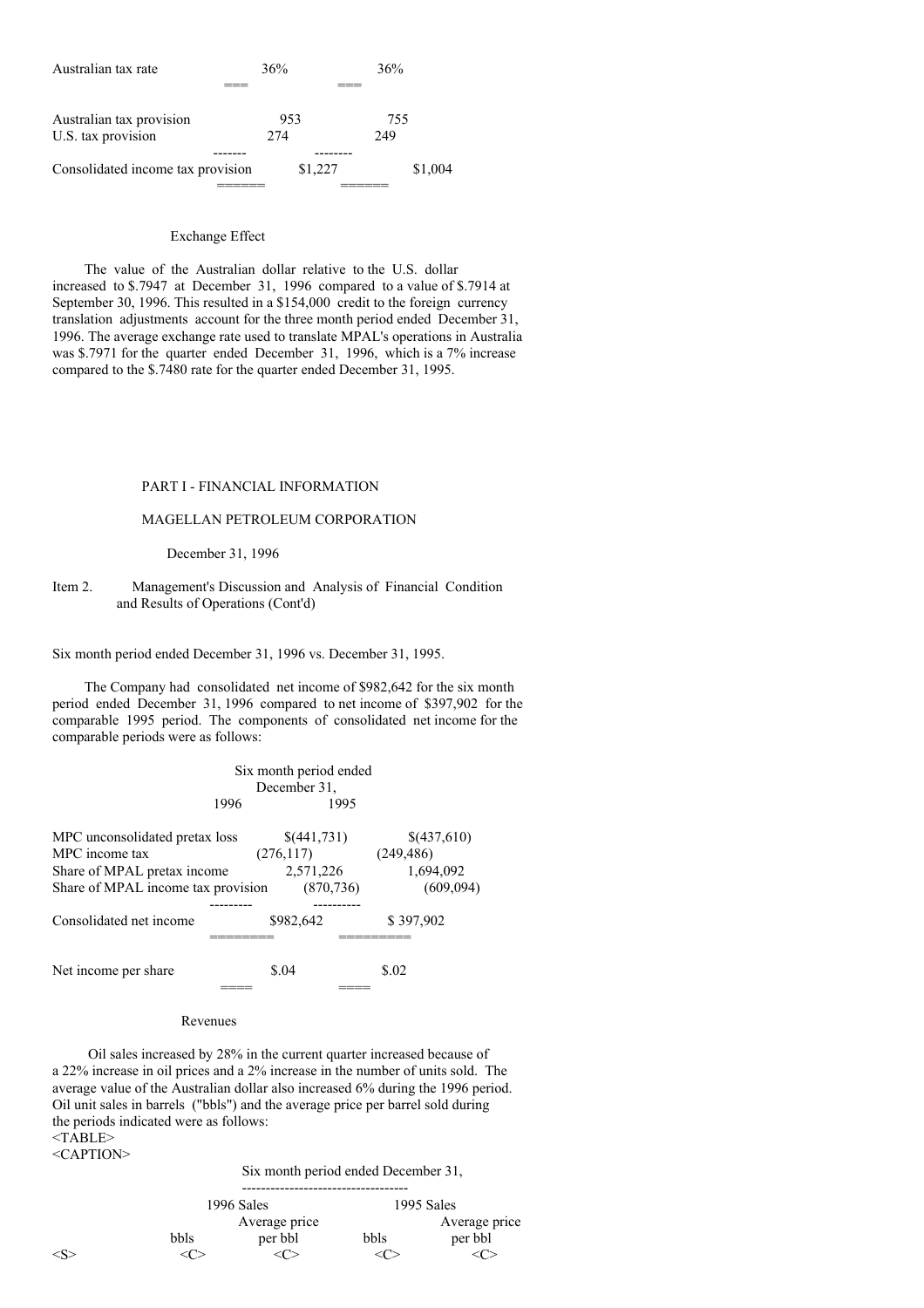## PART I FINANCIAL INFORMATION

## MAGELLAN PETROLEUM CORPORATION

December 31, 1996

## Item 2. Management's Discussion and Analysis of Financial Condition and Results of Operations (Cont'd)

Gas sales increased 29% with a 7% increase in the volumes of gas sold and price increases as shown below. The average value of the Australian dollar also increased 6% during the 1996 period. Total gas volumes are expected to continue at least at current levels in the short term. The volumes in billion cubic feet ("bcf"), (before deducting royalties) and the average price of gas per thousand cubic feet ("mcf") sold during the periods indicated were as follows:

<TABLE> <CAPTION>

| 1996 Sales<br>bcf      |         | Six month period ended December 31,<br>Average price<br>per mcf | bcf   | 1995 Sales<br>Average price<br>per mcf |  |
|------------------------|---------|-----------------------------------------------------------------|-------|----------------------------------------|--|
| <s></s>                | <c></c> | <c></c>                                                         | <( `` | <<>                                    |  |
| Australia:             |         |                                                                 |       |                                        |  |
| Palm Valley            |         |                                                                 |       |                                        |  |
| Alice Springs contract | .515    | A.\$2.95                                                        |       | A.\$2.87<br>.535                       |  |
| Darwin contract        | 1.012   | A.\$2.02                                                        |       | A.\$2.01<br>1.268                      |  |
| Mereenie:              |         |                                                                 |       |                                        |  |
| Darwin contact         | 1.150   | A.\$2.09                                                        | .899  | A.\$1.90                               |  |
| Other                  | .638    | A.\$2.71                                                        | .409  | A.\$2.64                               |  |
|                        |         |                                                                 |       |                                        |  |
| Total                  | 3.315   |                                                                 | 3.111 |                                        |  |
|                        |         |                                                                 |       |                                        |  |

 $<$ /TABLE>

Interest income increased 40% in 1996. The increase from \$322,000 in 1995 to \$451,000 in 1996 results from the combination of additional funds available for investment and higher interest rates.

#### Costs and Expenses

Production costs increased 16% from \$2,062,000 in 1995 to \$2,395,000 in 1996. The increase relates to an increase in costs at Mereenie because of the current work program to increase production and a 6% increase in the value of the Australian dollar.

#### PART I - FINANCIAL INFORMATION

#### MAGELLAN PETROLEUM CORPORATION

December 31, 1996

## Item 2. Management's Discussion and Analysis of Financial Condition and Results of Operations Cont'd)

Depreciation, depletion and amortization increased 24% in 1996 to \$1,814,000 from \$1,496,000 in 1995. The increase reflects the increase in the number of units sold, an increase in capitalized exploration costs and a 6% increase in the value of the Australian dollar.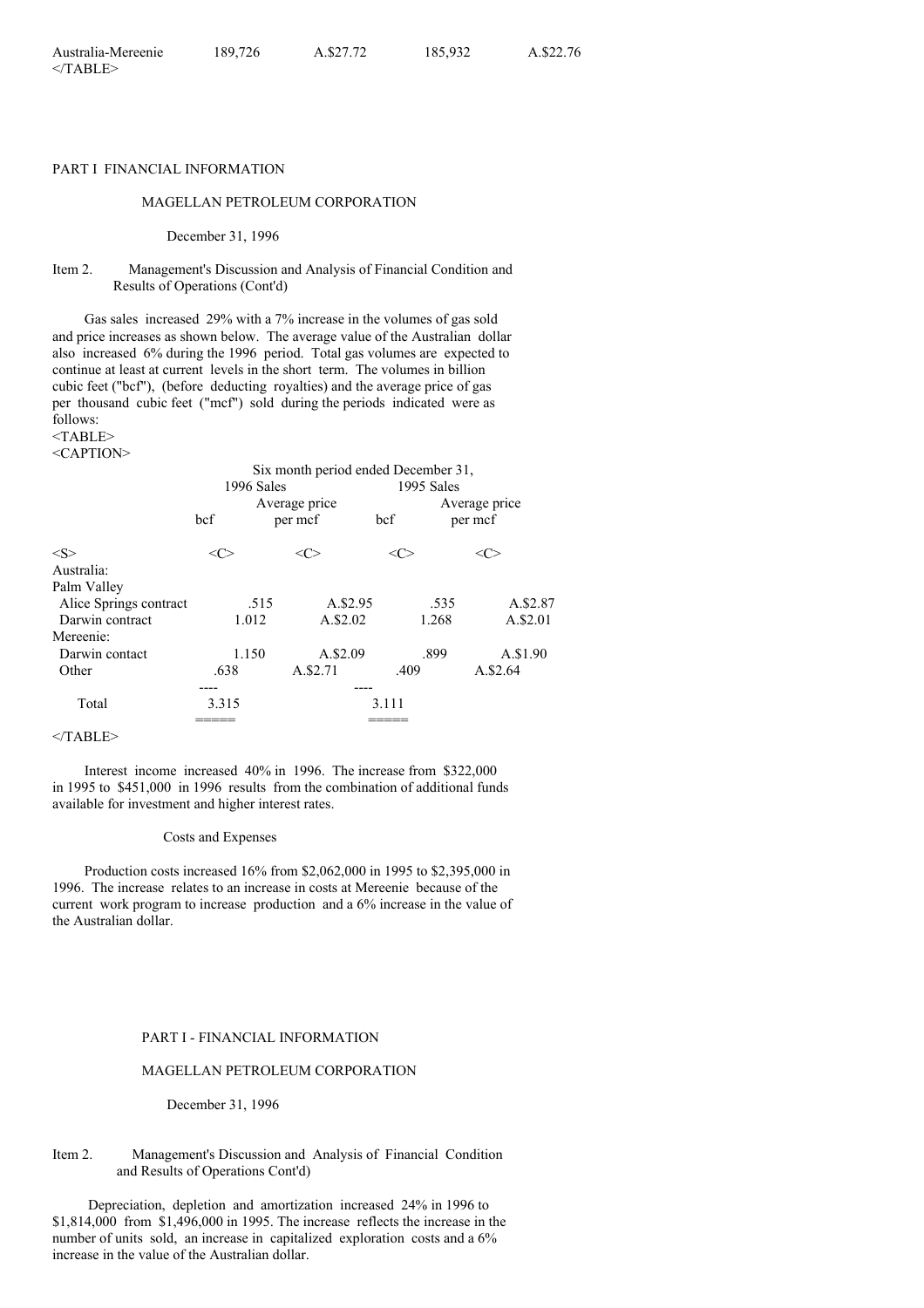Auditing, accounting and legal services decreased 43% from \$438,000 in 1995 to \$251,000 in 1996. The 1996 period includes a credit of \$67,000 for certain legal costs recovered by MPAL in settlement of a 1994 Sagasco tender offer dispute. In addition, the 1995 period included various non-recurring legal disputes and activities which have now been favorably settled.

Other costs decreased 40% from \$618,000 in 1995 to \$370,000 in 1996. The primary reason for the decrease is a reduction in the 1996 amounts paid to consultants and a decrease in 1996 travel expenses.

## Income Taxes

A reconciliation of the income tax provisions (in thousands) for the periods is as follows:

# Six month period ended December 31,

|                                                 | 1996 |              | 1995 |              |         |
|-------------------------------------------------|------|--------------|------|--------------|---------|
| Pretax consolidated income                      |      | \$4,634      |      | \$2,907      |         |
| Losses not recognized:<br>MPC's U.S. operations |      | 442          |      | 438          |         |
| MPAL's non Australian operations                |      | 781          |      |              | 498     |
| Permanent differences                           |      | (1,082)      |      | (501)        |         |
| Book taxable income                             |      | \$4,775      |      | \$3,342      |         |
| Australian tax rate                             |      | 36%          |      | 36%          |         |
| Australian tax provision<br>U.S. tax provision  |      | 1,719<br>276 |      | 1,203<br>249 |         |
| Consolidated income tax provision               |      | \$1,995      |      |              | \$1,452 |

#### PART I - FINANCIAL INFORMATION

#### MAGELLAN PETROLEUM CORPORATION

#### December 31, 1996

Item 2. Management's Discussion and Analysis of Financial Condition and Results of Operations (Cont'd)

#### Exchange Effect

The value of the Australian dollar relative to the U.S. dollar increased to \$.7947 at December 31, 1996 compared to a value of \$.7875 at June 30, 1996. This resulted in a \$295,000 credit to the foreign currency translation adjustments account for the six month period ended December 31, 1996. The 1% increase in the value of the Australian dollar increased the reported asset and liability amounts in the balance at December 31, 1996 from the June 30, 1996 amounts. The average exchange rate used to translate MPAL's operations in Australia was \$.7920 for the quarter ended December 31, 1996, which is a 6% increase compared to the \$.7445 rate for the quarter ended December 31, 1995.

# PART II - FINANCIAL INFORMATION

## MAGELLAN PETROLEUM CORPORATION

December 31, 1996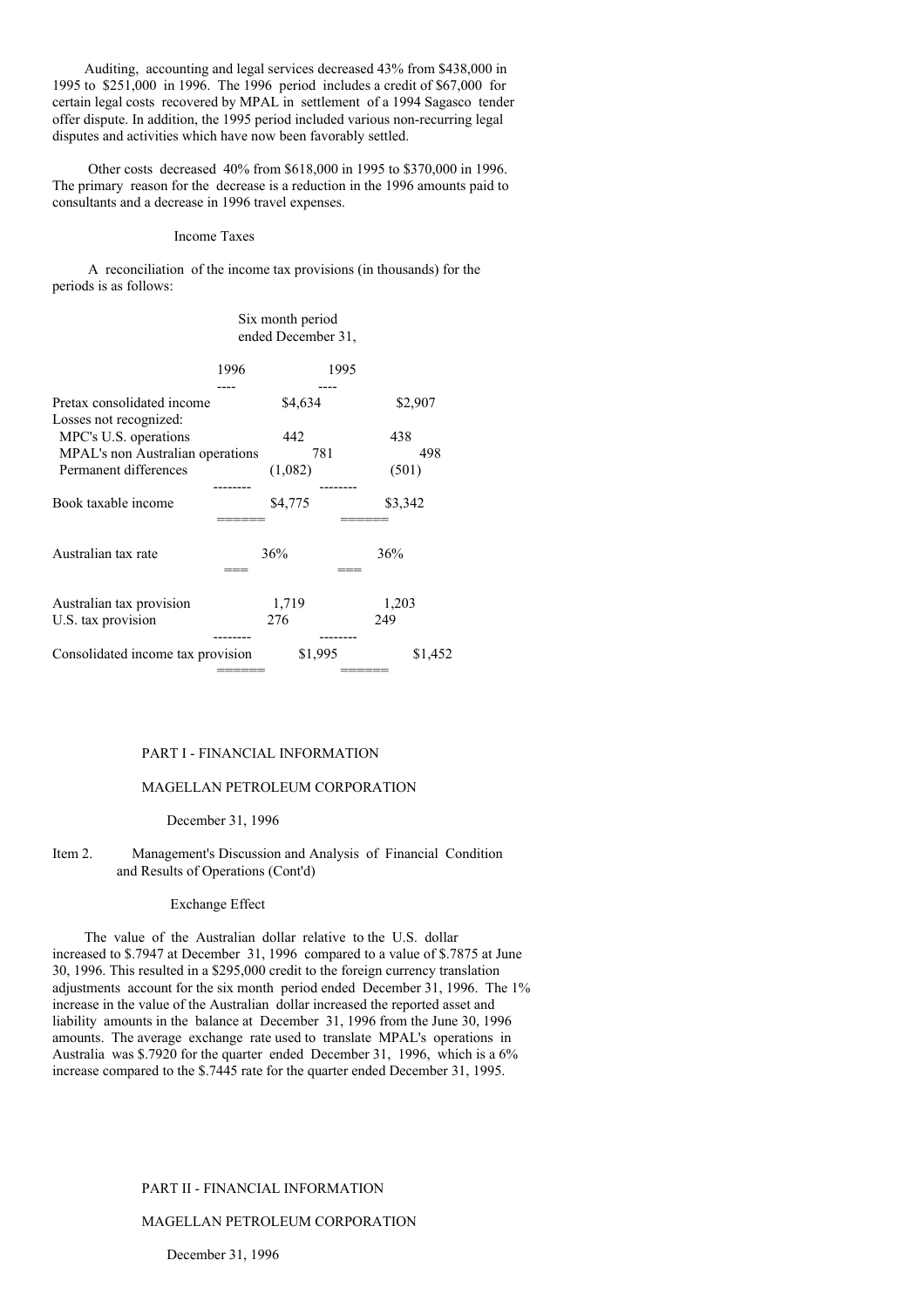Item 4. Submission of Matters to a Vote of Security Holders.

(a) On December 10, 1996, the Company held its Annual General Meeting of Stockholders for the year ended June 30, 1996.

(b) The following directors were reelected as directors of the Company. The vote was as follows:  $<$ TABLE $>$ <CAPTION>

|                                 | <b>Shares</b> |            | Stockholders |          |     |
|---------------------------------|---------------|------------|--------------|----------|-----|
|                                 | For           | Withheld   | For          | Withheld |     |
| $\langle S \rangle$             |               | <∈         | <∈           | <∈       |     |
| James R. Joyce                  |               | 19,924,623 | 694.299      | 3.405    | 361 |
| Timothy L. Largay<br>$<$ TABLE> |               | 19.928.766 | 690,156      | 3.440    | 326 |

(c) The firm of Ernst & Young LLP, was appointed as the Company's independent auditors for the year ending December 31, 1996. The vote was as follows:

|         | <b>Shares</b> | Stockholders |
|---------|---------------|--------------|
|         | 20.126.213    | 3.529        |
| Against | 316,526       | 114          |
| Abstain | 176,183       | 123          |

Item 5. Other Information.

On January 29, 1997, the Company reported that the Gladden No. 1 wildcat well offshore Belize, CA was plugged and abandoned. The well reached its planned depth of 8,000 feet with no indications of commercially recoverable hydrocarbons. The drilling data will be studied to assess possible additional activity on the permit. After the evaluation is completed, the Company will determine the appropriate carrying value of the investment.

Item 6. Exhibits and Reports on Form 8-K

None.

#### SIGNATURES

Pursuant to the requirements of the Securities Exchange Act of 1934, the registrant has duly caused this report to be signed on its behalf by the undersigned thereunto duly authorized:

> MAGELLAN PETROLEUM CORPORATION Registrant

Date: February 11, 1997 By /s/ James R. Joyce James R. Joyce, President and Chief Financial and Accounting Officer